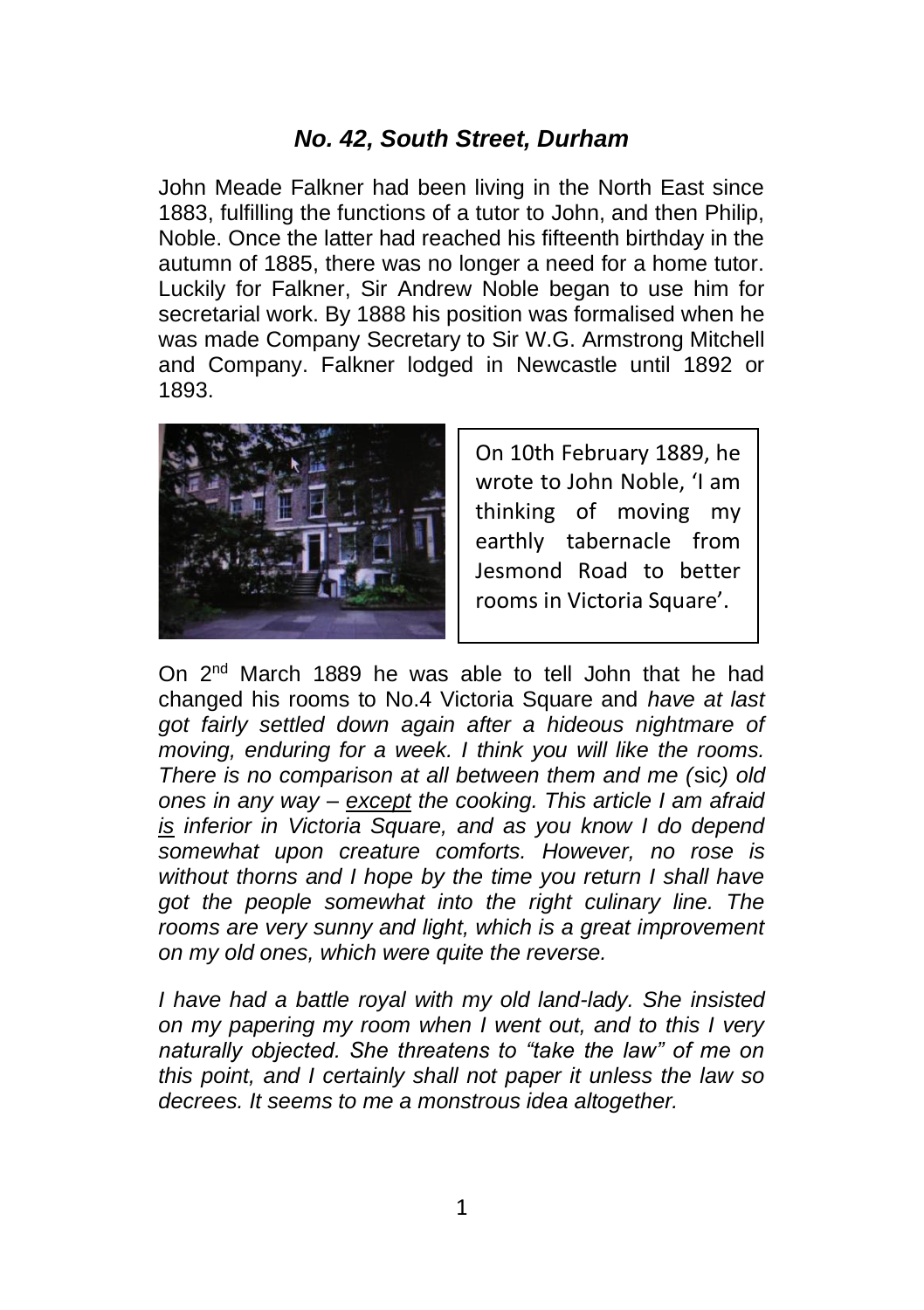Falkner then moved to the city which would be his home for the rest of his life. On 1<sup>st</sup> June 1899, he was writing to Lord Rendel, not only about his impending marriage, but that he was *lucky enough to get what I think a most delightful old house at Durham. It is not of course a castle but large enough I think for us, and with some alterations it ought to make a pleasant home. It faces the Cathedral churchyard, and is the only private house on the North Side. I hope you will see it some day & not disapprove of it. Its name also pleases me – "The Divinity House"*. Although writing to the same correspondent that October that he had not yet moved in due to the alterations that were *like my clothes…terribly backward. So I am renting one of the Canon's houses till we can shake in*, he was firmly settled in by the end of the year.

From 1892 or 1893, he had been residing elsewhere in the city. South Street, where he took lodgings at No.42, is on a steep incline up from Framwellgate Bridge. In the early 1890s it boasted inhabitants from the upper reaches of society – a clerk of works, an architect, two sub-vergers and several 'ladies – as well as three 'beerhouses', a grammar school and a chimney sweep.



**Durham Cathedral from South Street**

Unfortunately, no letters have come to light written from South Street itself (although Falkner often used Elswick Works headed notepaper, even when he was elsewhere). What we do know is that this period saw the writing and publication of two of his three novels - *The Lost Stradivarius* (1895) and *Moonfleet* (1898) – his short story *A Midsummer Night's Marriage* (1896), and the Murray's *Handbook to Oxfordshire*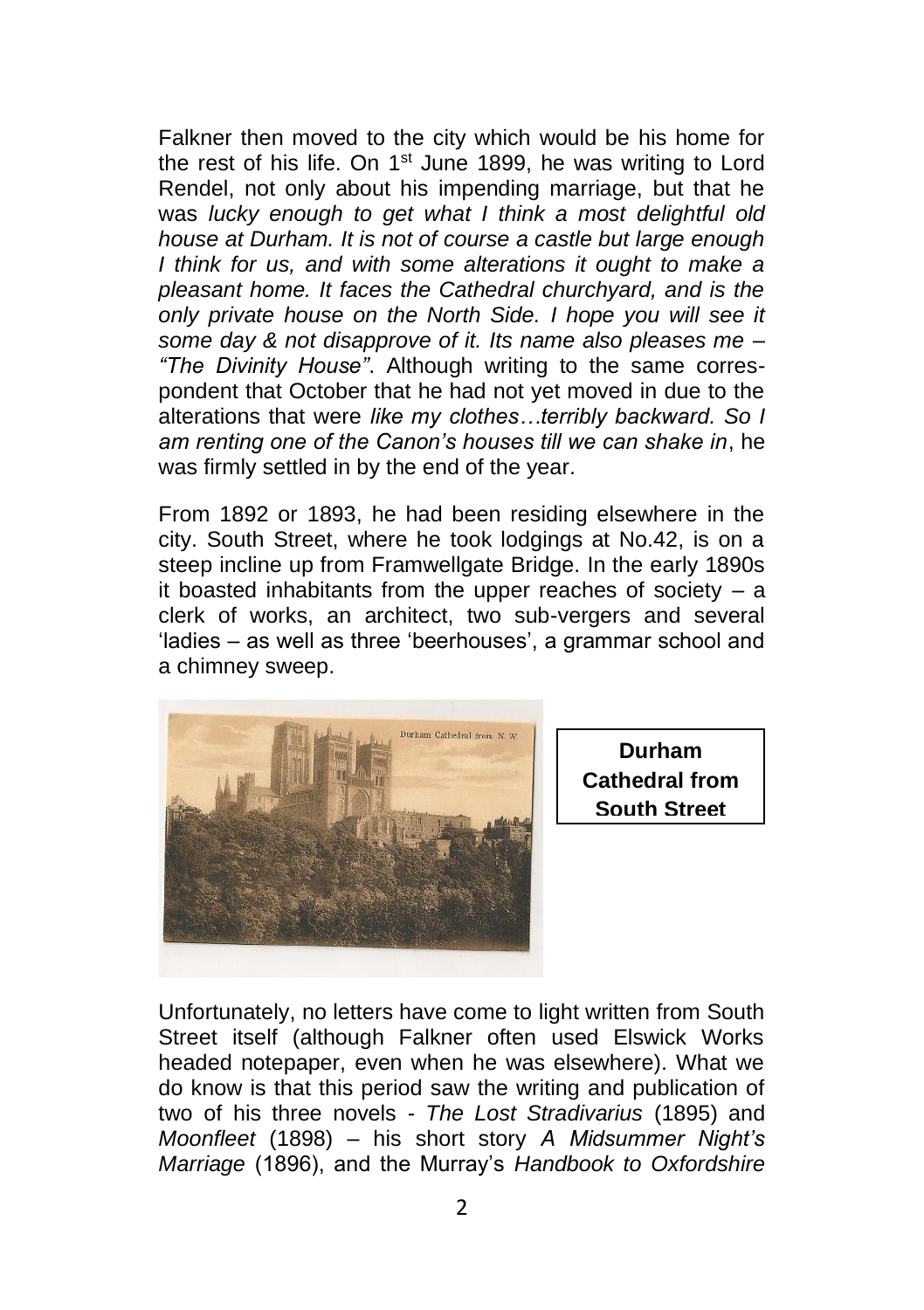(1894). Perhaps the culinary standard had so improved as to unlock his Muse. The owner of the property at the time was Samuel Dean. Was Mrs Dean a wonder in the kitchen?

¥

The building in South Street dates back to 1742, but was refurbished in 1920. At some time in its history it was christened Abbey View. When it was sold on 26<sup>th</sup> April 2002, for a mere £450,000, the purchaser remembers some of the rooms being quite dark and uninviting. The walls and ceilings were covered in thick textured wallpaper (surely not papered by Meade Falkner as another penance?) which had a sombre effect.



**No 42 from South Street**

Some readers who use the internet will know of the website Zoopla.co.uk, which estimates the value of property throughout the United Kingdom. Presently, its estimate for No. 42 South Street is £732,094. However, the national estate agents Fine & Country ("Country Homes, Unique Properties, Period Properties, Luxury Apartments") have had the property on the market for many months at the eye-watering amount of £1,250,000 - admittedly, *in the region of* (1). It is fascinating to speculate on Meade Falkner's likely reaction to this.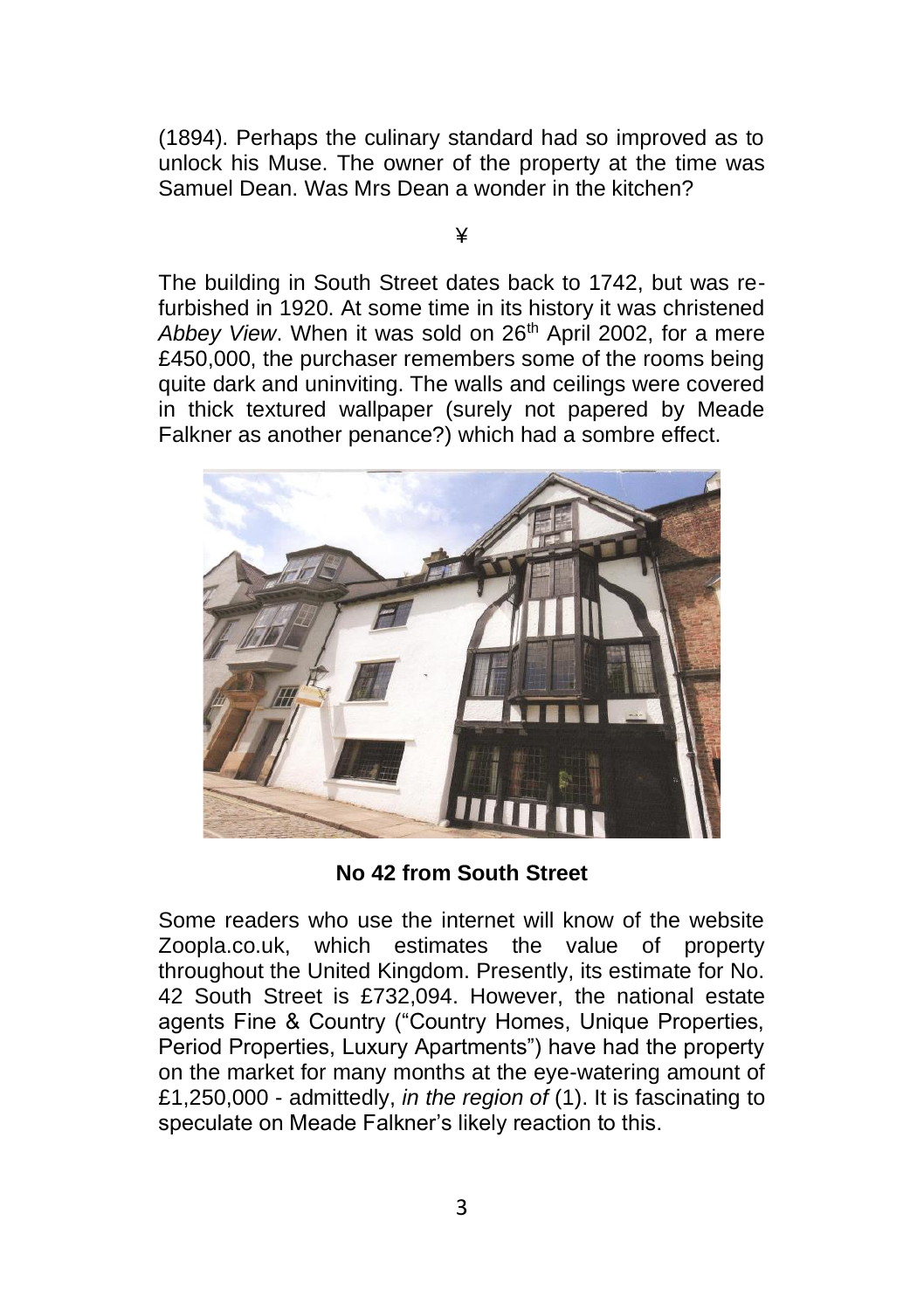Obviously, many changes will have occurred over the 120 years or so since he lodged there, but Fine & Country's description still excites interest:

*Abbey View is one of Durham's most interesting buildings, a truly exceptional residence in this unique city. Its importance has been recognised with a grade two listed, ensuring its character and historical features are protected for future generations.* 

*Today, the property provides an extraordinary home in a charming street packed with fascinating buildings. It offers a prestigious address in the heart of Durham, located alongside the River Wear and enjoying an unparalleled view of what has become an iconic vista of the World Heritage Site Cathedral. Built by W.Y. Jones in the vernacular revival style, the beautifully kept exterior has a Jacobean-style front door with exposed black beams and leaded windows.* 



**The Drawing Room in 2010 (oak panelling added since 2002)**

*Features such as stone flagged floors, oak beams and panelling, and period fireplaces abound inside. At the centre of the home is a magnificent, warm and welcoming dining kitchen with the layout and appliances to meet the needs of a busy family and for entertaining.* (Surely, more than enough to satisfy Meade Falkner's 'creature comforts').